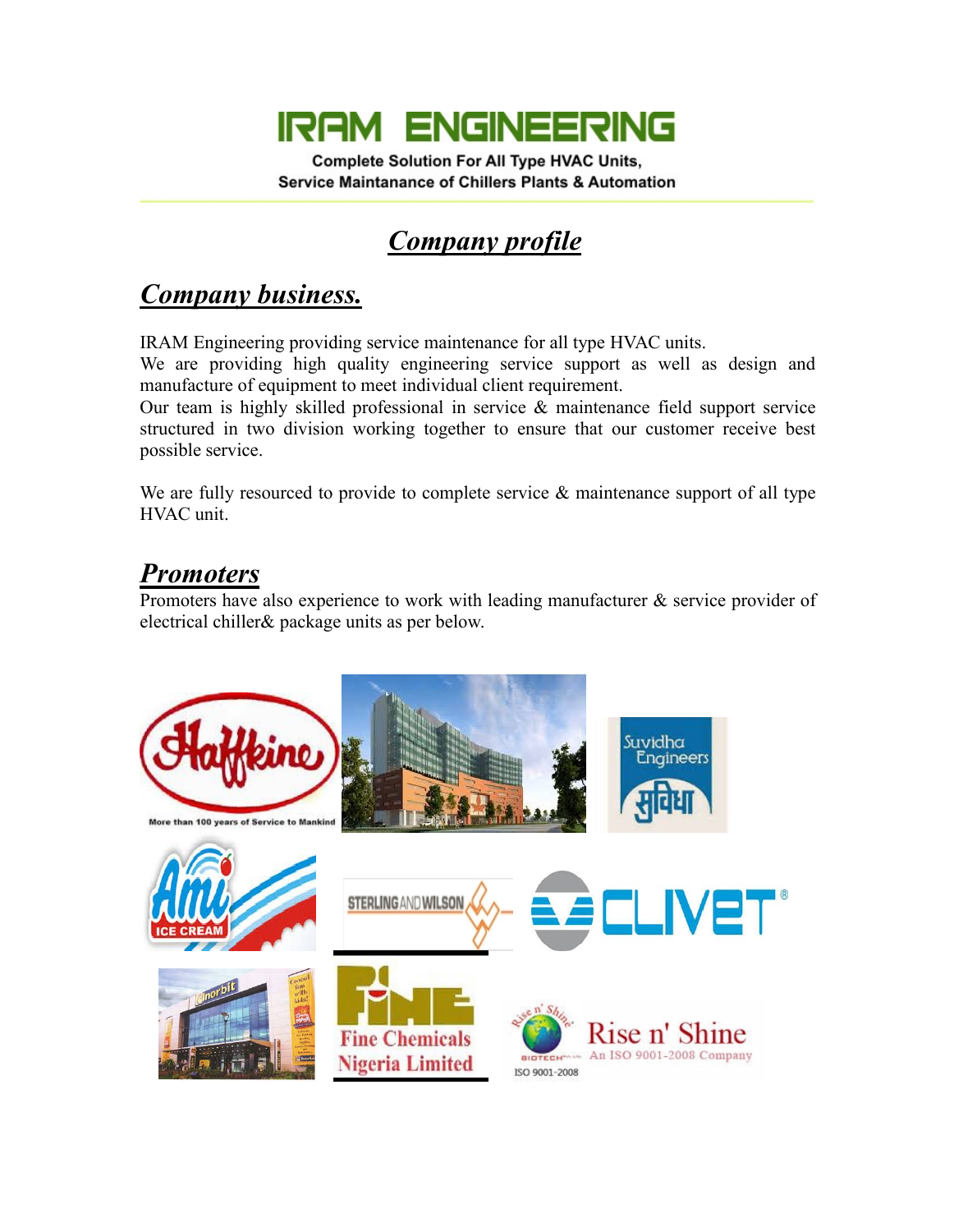

#### *promoters has also experience to work with different segment of industries all across Maharashtra Gujarat& Goa*

- 1) Chemical.
- 2) Textile.
- 3) Pharmaceutical.
- 4) Plastic fiber.
- 5) Oil&gas field.
- 6) Naval& defense.
- 7) Hospital.
- 8) Hotel.
- 9) Malls.
- 10) Corporate office.

#### *High side activity*

- 1) loading unloading of chillers on site.
- 2) Leveling of chillers at site.
- 3) Chillers pre-commissioning or commissioning.
- 4) Pressure testing of chillers.
- 5) Vaccumising.
- 6) Oil& refrigerant charging.
- 7) Cable termination.
- 8) BMS & automation.

#### *Commissioning activity*

- 1) Electrical panel charging of chillers.
- 2) Safety check.
- 3) Start up chillers.
- 4) Performance test.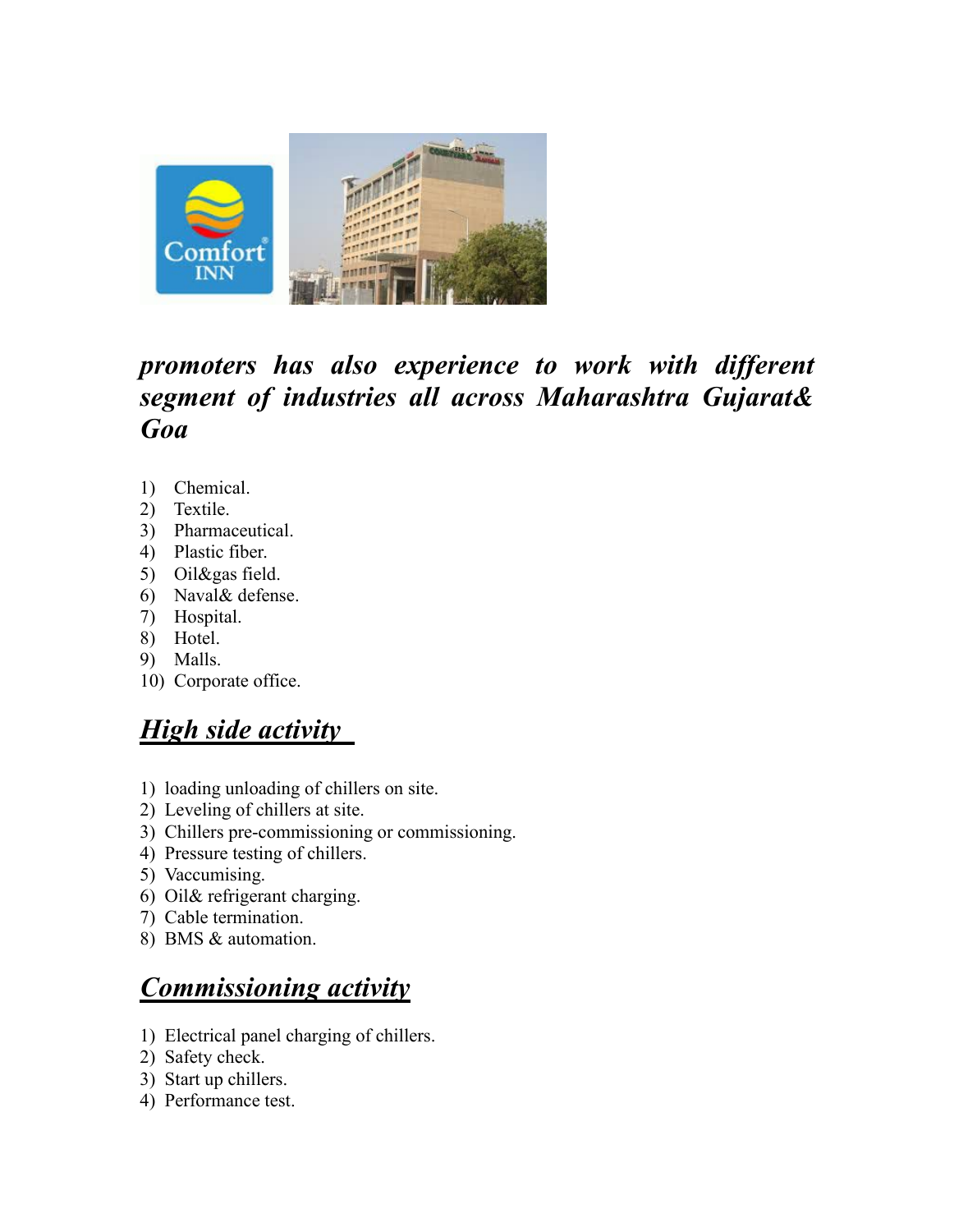#### *Maintenance activity*

- 1) Call attend as per client requirement.
- 2) Normal break down carry out.
- 3) Quarterly preventive maintenance service.
- 4) Complete health check up.
- 5) Condenser descaling.
- 6) All chillers Spare parts supply.

#### *Low side activity*

- 1) Air handling unit installation.
- 2) Preventive maintenance service.
- 3) Health check up.
- 4) Trouble shooting.

#### *Retrofitting*

- 1) Retrofitting of all type CHILLER control panel.
- 2) Retrofitting of all type AHU control panel.
- 3) BMS &automation.
- 4) Electrical panel supply

#### *Other objective*

A part from HVAC industries promoters & their team carries experience for various equipment of utilities as well as process industries also in such a way promoters&their team members have capabilities to provide suggestion related to energy saving.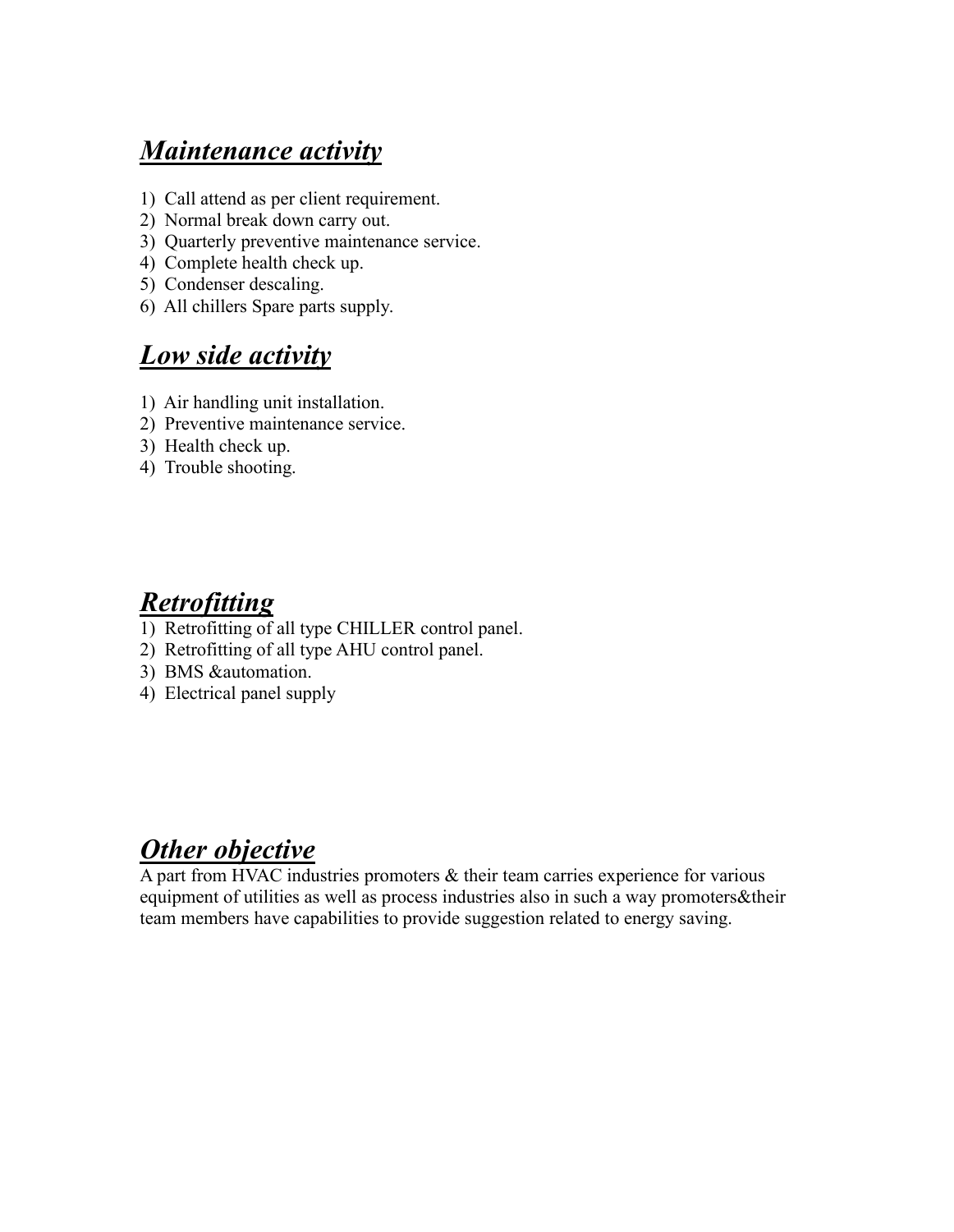#### *Annual maintenance contract.*

we provide all spare parts of any kind of chiller.





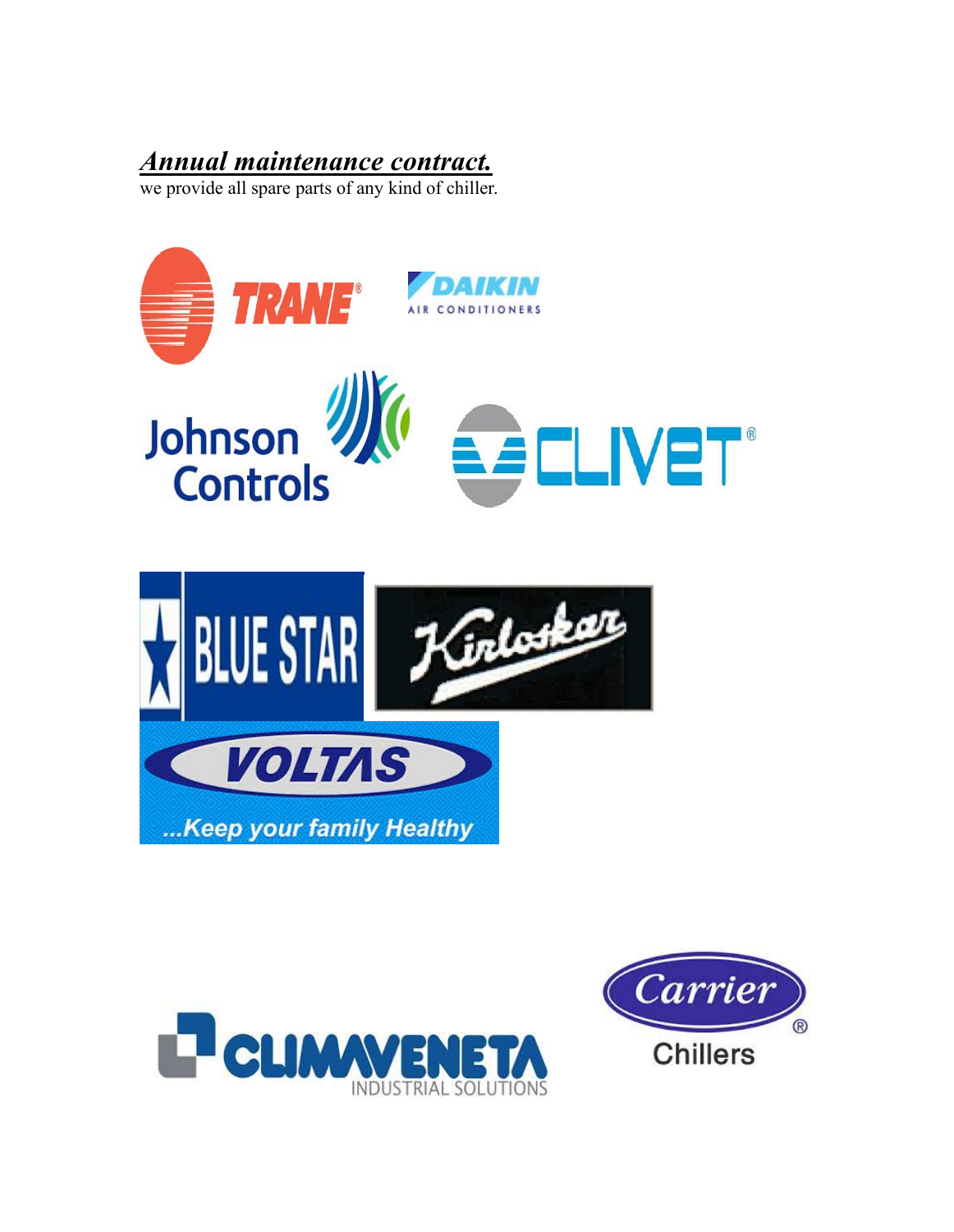### *Plc controller retrofitting*





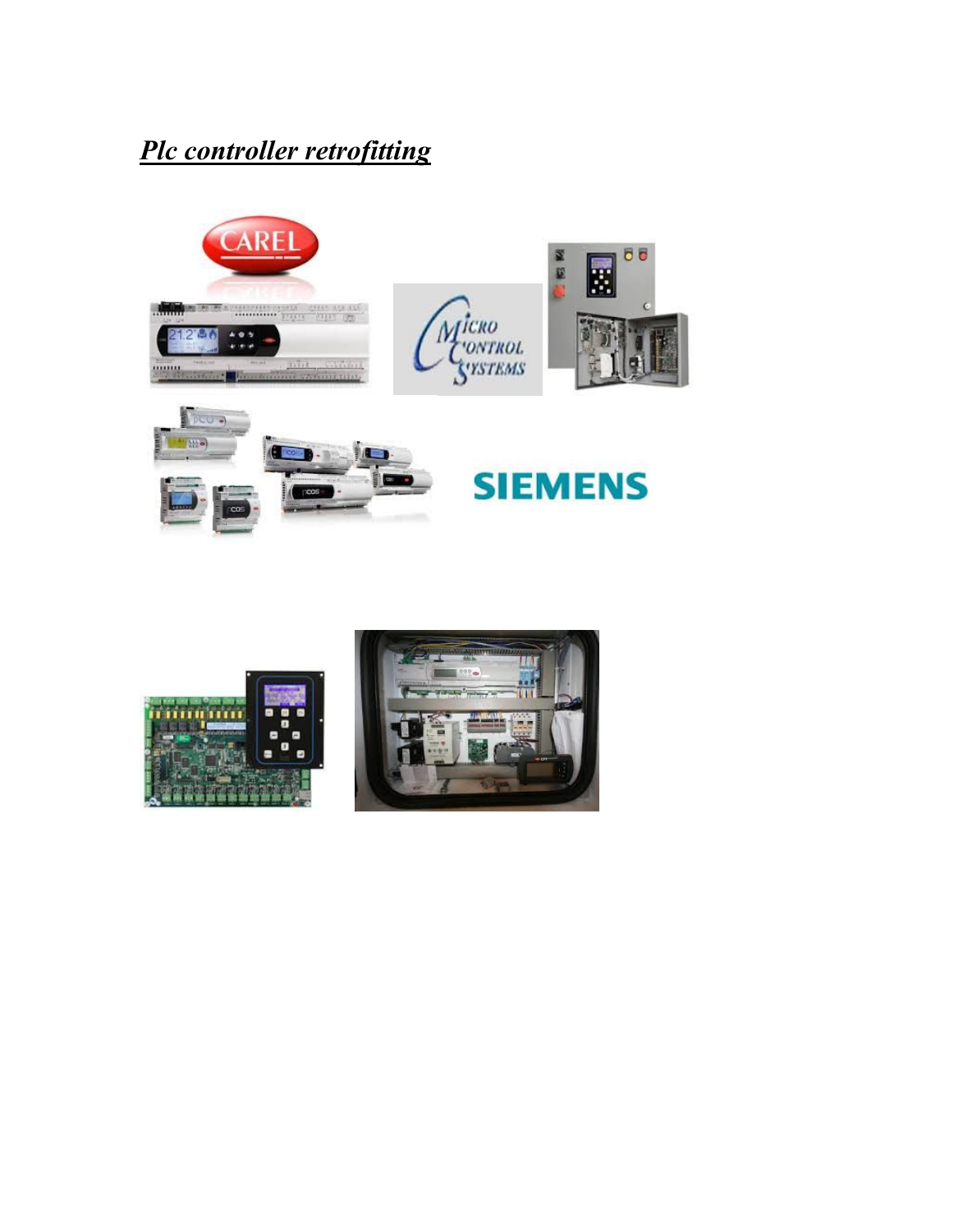#### *Electrical ,Electronic & Switch Gears spares parts supply.*



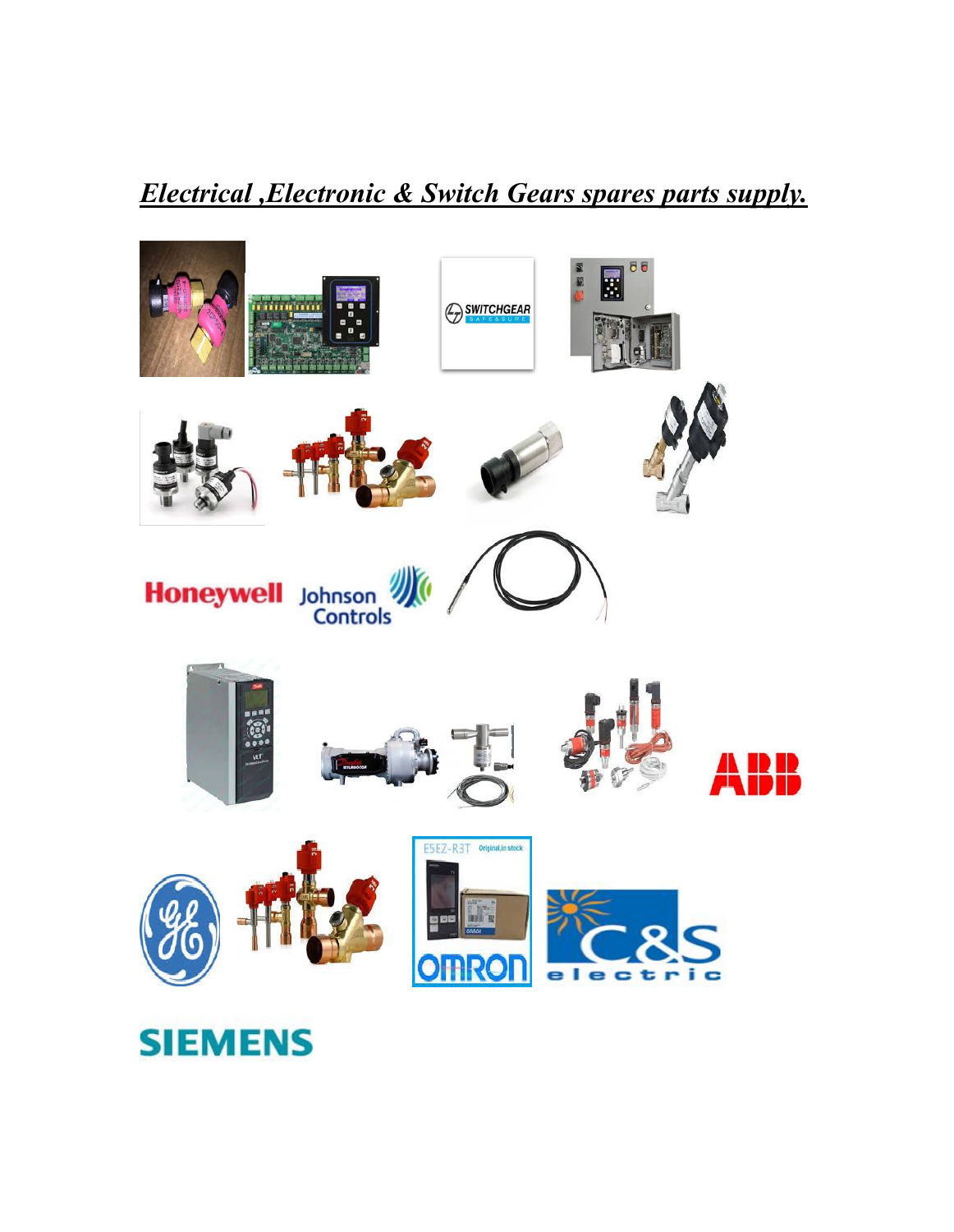#### *Mechanical spare parts supply.*

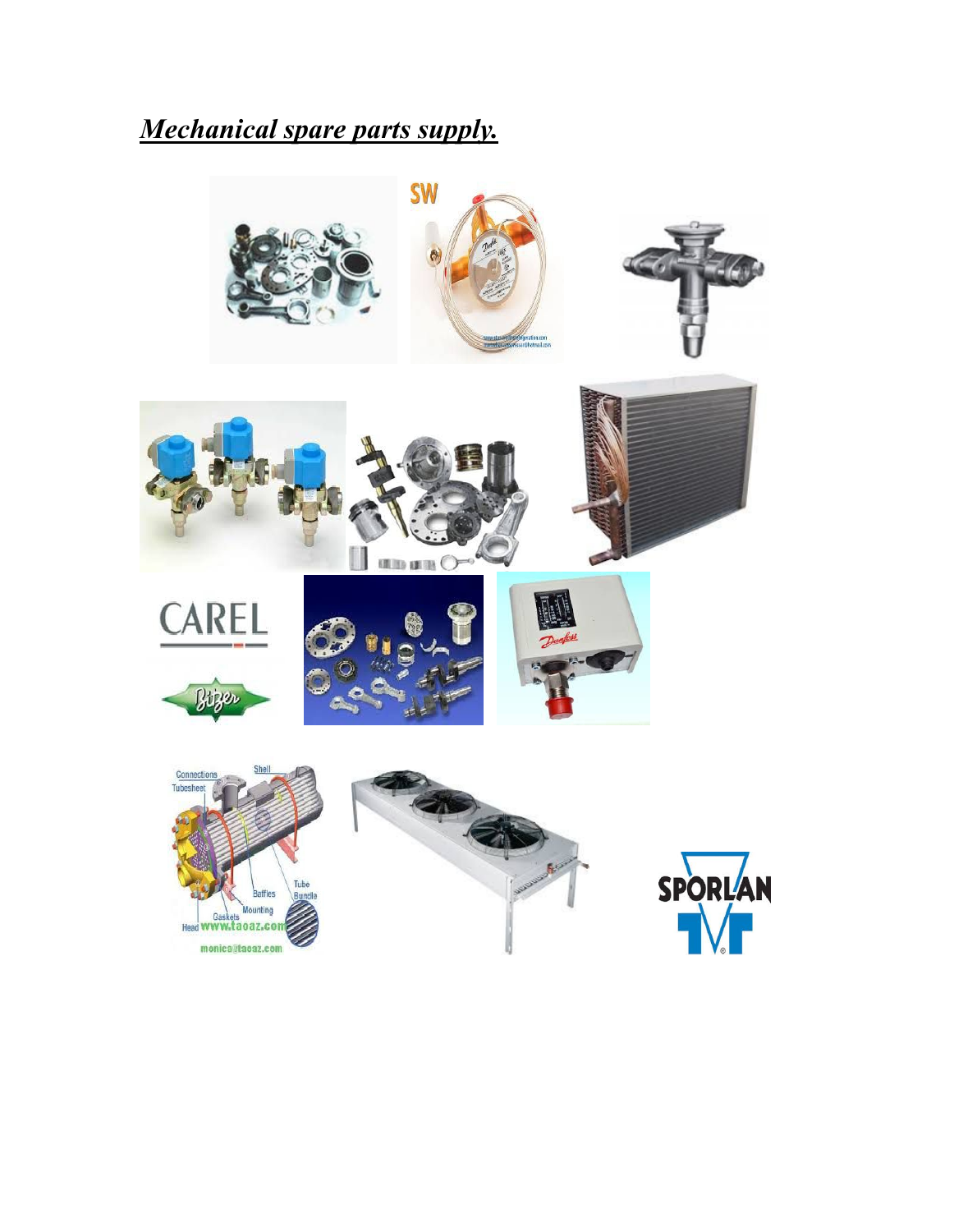### *Oil & gas supply*







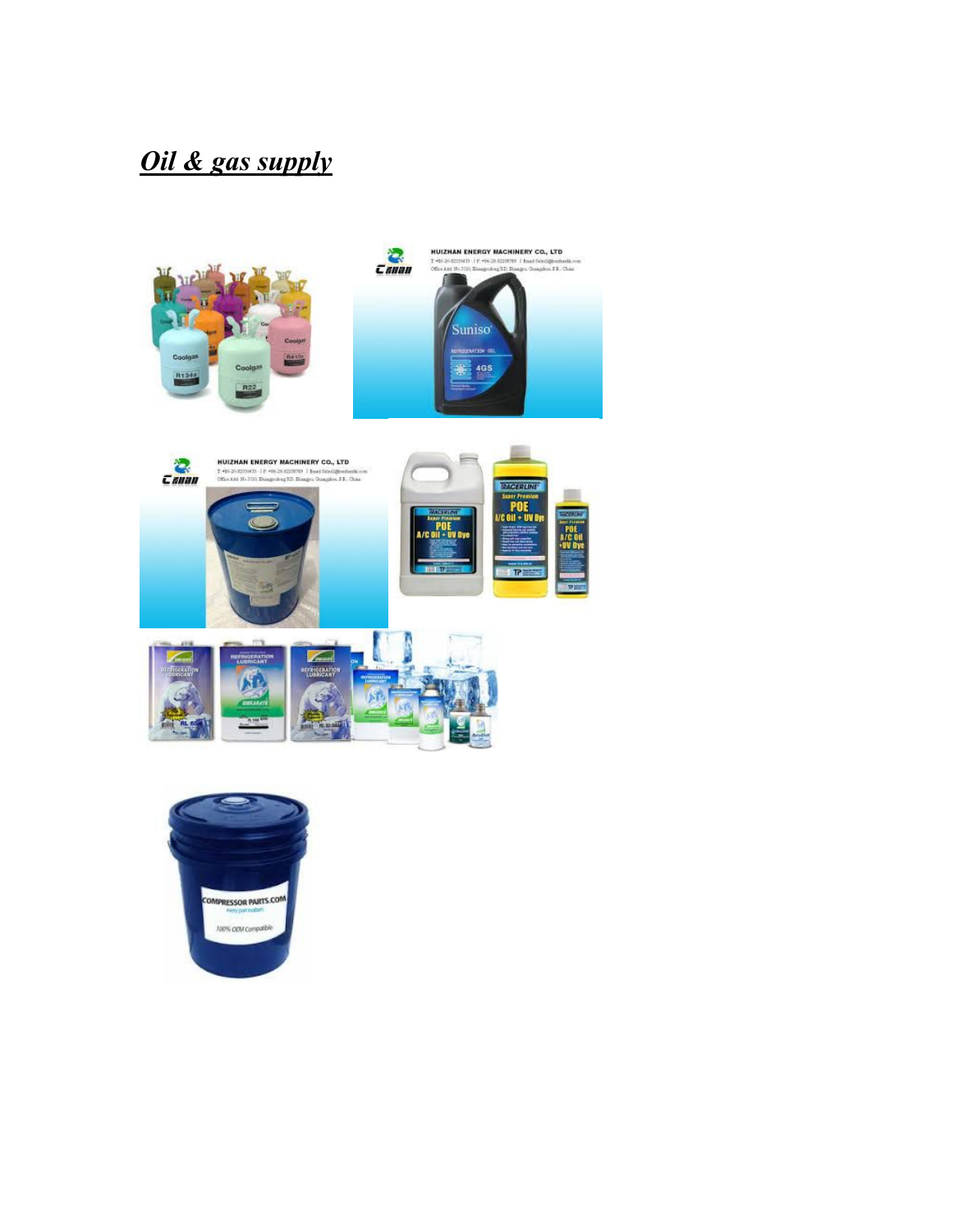## *Compressor overhauling & repairing*











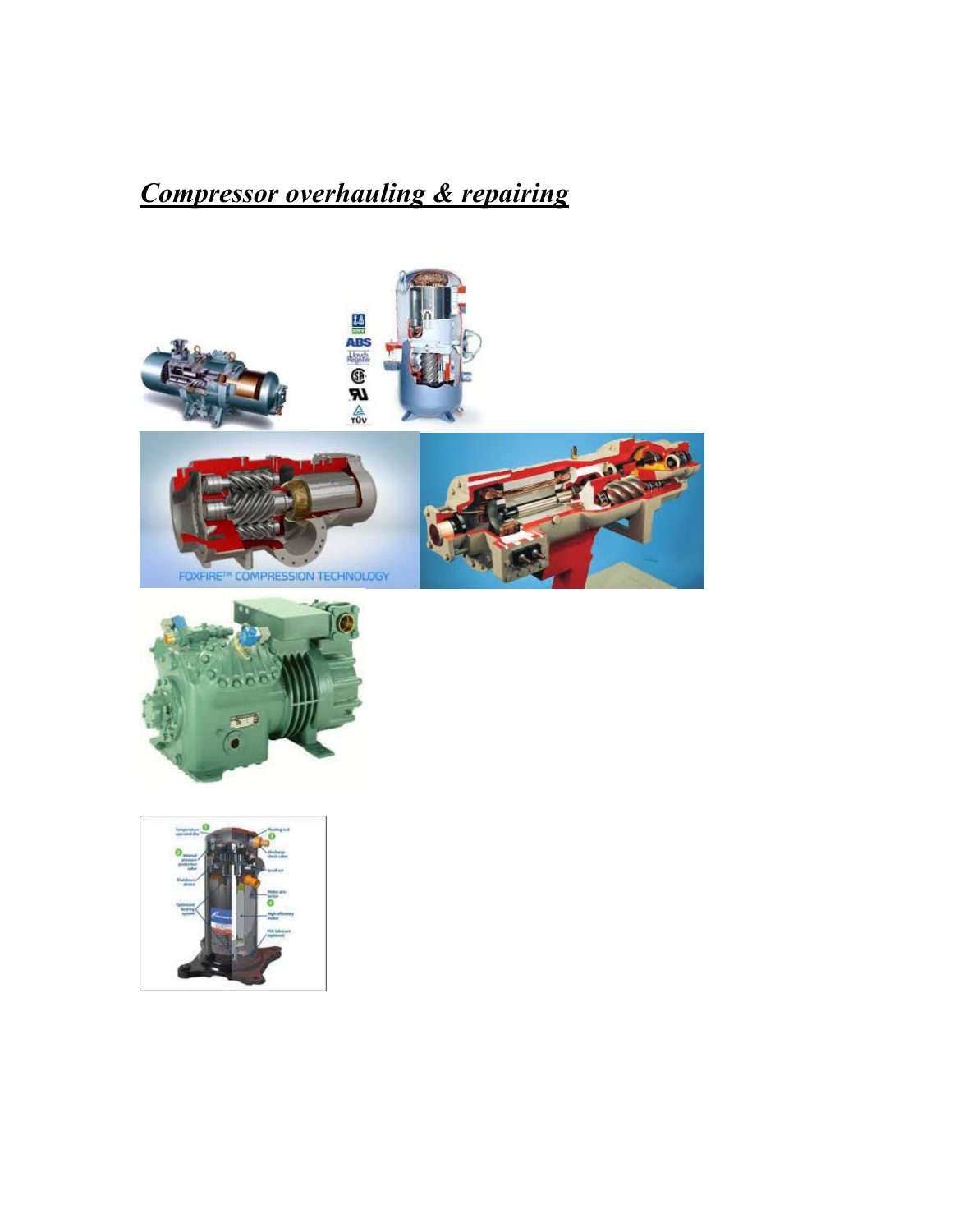#### *Descaling work*







#### Statutory detail

| <b>NAME OF COMPANY</b>    | M/S IRAM ENGINEERIN.                       |
|---------------------------|--------------------------------------------|
| <b>TYPE OF FIRM</b>       | PROPRIETERSHIP.                            |
| <b>HEAD OFFICE</b>        | ROOM NO 106 MK BLDG OPP NEW KURLA (W)      |
|                           | MUMBAI 400070 CALL 9833153785              |
| <b>OFFICE ADDRESS</b>     | SHOP NO E8 MK RECIDENCY NEXT TO ANJUMAN    |
|                           | SCHOOL KURLA (W) MUMBAI 400070 CALL        |
|                           | 9819614712                                 |
| <b>PUNE OFFICE</b>        | VISHALI PARK SHOP NO6 SR .154 BESIDE FIRST |
|                           | FLIGHT COURIER OFFICE, MAGARPATTA, KHARADI |
|                           | ROAD HADAPSAR PUNE. CALL9158828282.        |
| PAN NO                    | BFAPS5632A                                 |
| <b>SERVICE TAX</b>        | BFAPS5632ASD001                            |
| <b>CENTRAL ESTATE TAX</b> | 27171134027/C                              |
| VAT TIN                   | 27171134027/V                              |
| PROFESSIONAL TAX          | 99332337200P                               |
| <b>BANK DETAIL</b>        | CANARA BANK. KURLA (w) MUMBAI              |
| <b>ACCOUNT NO</b>         | 028201005730                               |
|                           |                                            |

Flat No. 106, M.K. Building, Mahaan Co-operative Society, Opp. New Kurla Market, Kurla (W), Mumbai - 400 070.<br>Cell : +91 9930153785 / +91 8976388615 • Email : iramengineering@gmail.com